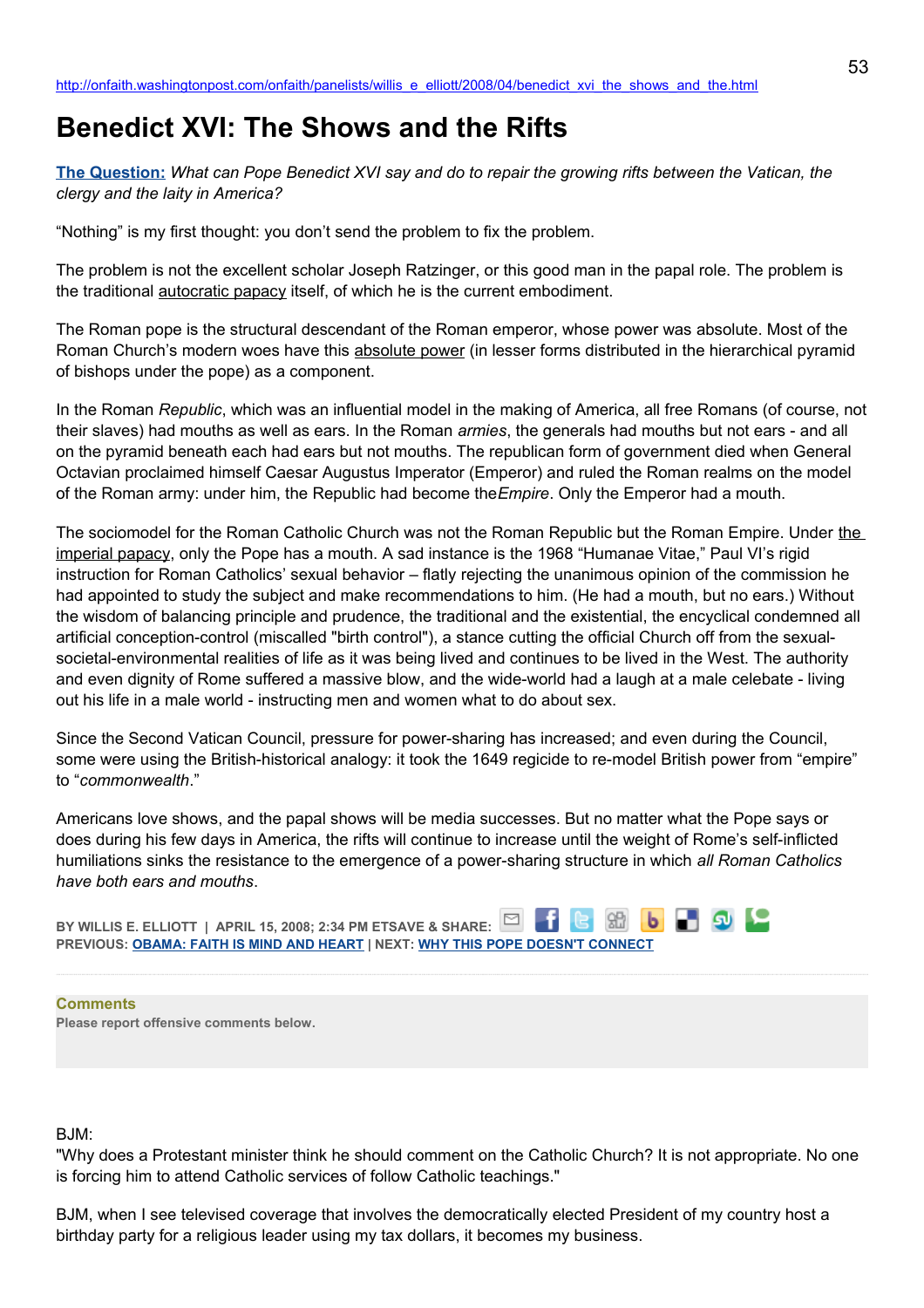When I know that my tax money goes to supporting "faith-based initiatives" I have every right as a citizen to evaluate and criticize the institution that is supported, whatever the religion.

When a religious figure is allowed to address the United Nations assembly publicly, criticism and skepticism become my business.

But mostly, when real people are hurt by an institution that claims to represent the Almighty Creator of the Universe, when criminals are protected from civil trial, when medical science is distorted and misrepresented by the bishops (regarding the "HIV/AIDS-tainted condoms",) when history is against an institution regarding its blessed assurances of "salvation," often at the end of a blade or at the base of a fire, all of us have some justification for criticism.

I loved the quote from someone earlier: "Catholic and loving it." Really, that's fine, but clean up your mess when you leave.

**POSTED BY: JEFF P | APRIL 22, 2008 7:28 PM [REPORT OFFENSIVE COMMENT](mailto:blogs@washingtonpost.com?subject=On%20Faith%20Panelists%20Blog%20%20%7C%20%20Jeff%20P%20%20%7C%20%20Benedict%20XVI:%20The%20Shows%20and%20the%20Rifts%20%20%7C%20%203242372&body=%0D%0D%0D%0D%0D================%0D?__mode=view%26_type=comment%26id=3242372%26blog_id=618)**

Professor Elliott

I am getting to like you more and more. See how smart I am getting because of you.

A most insightful and perceptive post, if still a bit convoluted for the hoi polloi who inhabit the universe and this site.

But it IS your obligation to speak the truth as you see it, which is more than the Pope is able to do.

**POSTED BY: HENRY JAMES | APRIL 22, 2008 7:23 PM [REPORT OFFENSIVE COMMENT](mailto:blogs@washingtonpost.com?subject=On%20Faith%20Panelists%20Blog%20%20%7C%20%20Henry%20James%20%20%7C%20%20Benedict%20XVI:%20The%20Shows%20and%20the%20Rifts%20%20%7C%20%203242340&body=%0D%0D%0D%0D%0D================%0D?__mode=view%26_type=comment%26id=3242340%26blog_id=618)**

>>"Nothing" is my first thought: you don't send the problem to fix the problem. The problem is not the excellent scholar Joseph Ratzinger ... The problem is the traditional autocratic papacy itself".

Very, very good answer.

**POSTED BY: STEVE B, UK | APRIL 22, 2008 10:06 AM [REPORT OFFENSIVE COMMENT](mailto:blogs@washingtonpost.com?subject=On%20Faith%20Panelists%20Blog%20%20%7C%20%20Steve%20B,%20UK%20%20%7C%20%20Benedict%20XVI:%20The%20Shows%20and%20the%20Rifts%20%20%7C%20%203237354&body=%0D%0D%0D%0D%0D================%0D?__mode=view%26_type=comment%26id=3237354%26blog_id=618)**

Mr. Stegman that was precisely Dr. Willis' point. It not only isn't a Democracy but it doesn't listen and apparently doesn't read or there would be no Papacy or priesthood either. AS Christians according to the Bible each of us is a priest and we need no intercessor beyond Jesus himself. We do need instructors but that isn't technically the Job of a priest and the Roman Catholic Church prior to Vatican II didn't even pretend that they were.

**POSTED BY: GARYD | APRIL 20, 2008 10:10 AM [REPORT OFFENSIVE COMMENT](mailto:blogs@washingtonpost.com?subject=On%20Faith%20Panelists%20Blog%20%20%7C%20%20Garyd%20%20%7C%20%20Benedict%20XVI:%20The%20Shows%20and%20the%20Rifts%20%20%7C%20%203214809&body=%0D%0D%0D%0D%0D================%0D?__mode=view%26_type=comment%26id=3214809%26blog_id=618)**

Despite a lot of the calumny directed at Willis Elliot, I do not believe that the man is an anti-Catholic.

He is a faithful Protestant. He has a critique of the Papacy, like most Protestants. You don't expect him to sound like Thomas Merton, do you? Come on.

As a resident of the Boston area, I can tell you this, the lack of accountability in the Roman Catholic Church has been a great source of misery. There were a lot of mouths (and not very many ears) in the archdiocese of Boston. That disaster was a consequence of a dis-empowered laity.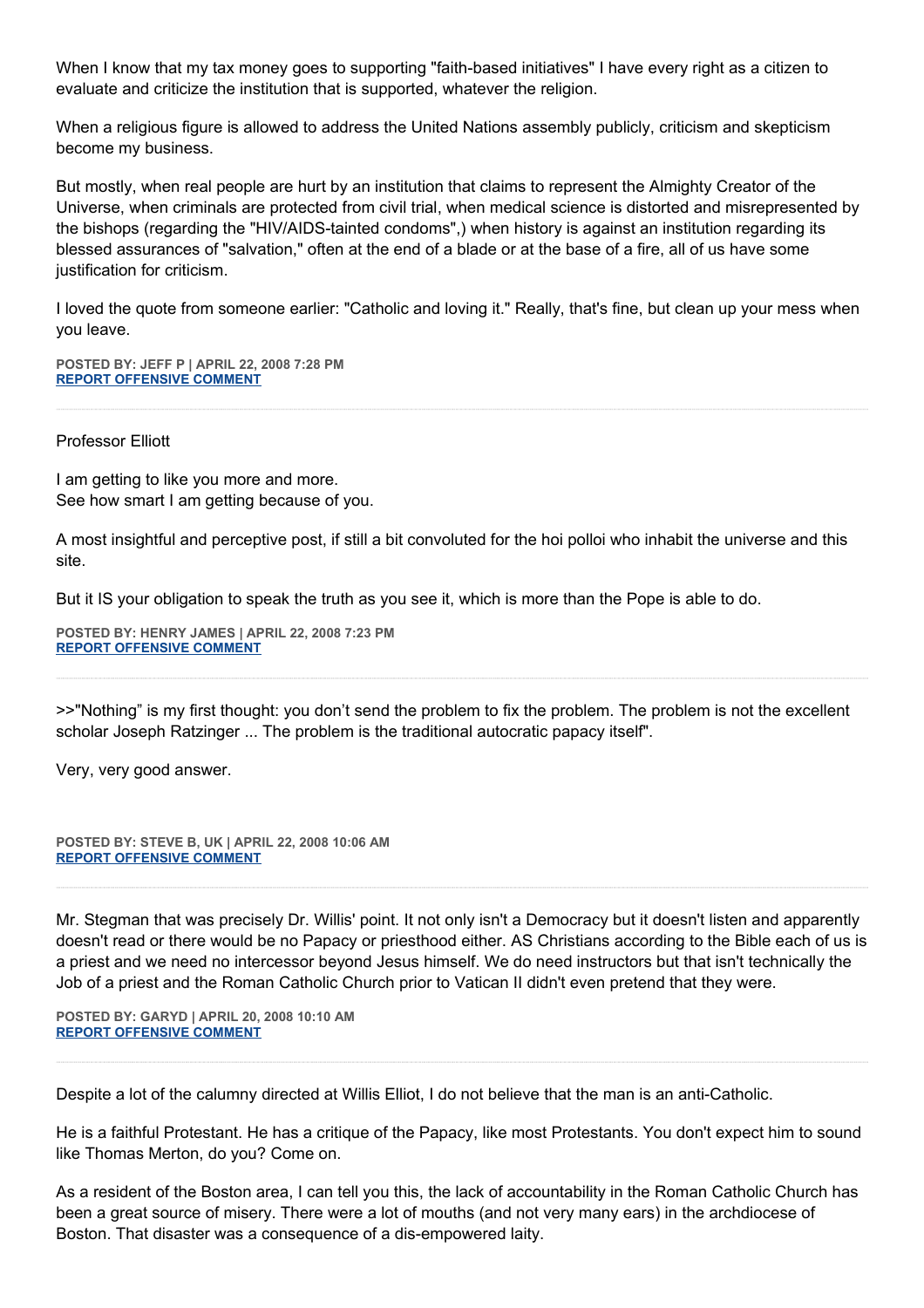Willis was very careful to acknowledge that Pope Benedict is a good man. So's willis.

The shots at willis, are frankly, lame. The "sola scriptura" reference was laughable.

The papacy has its benefits and it has its downside as well.

**POSTED BY: ONE OF WILLIS'S CORRESPONDENTS | APRIL 18, 2008 10:32 PM [REPORT OFFENSIVE COMMENT](mailto:blogs@washingtonpost.com?subject=On%20Faith%20Panelists%20Blog%20%20%7C%20%20One%20of%20Willis)**

Jimbo;

You can't say that kind of thing here. God is BS indeed. How dare you? You're gonna go straight to Hell saying things like that. You're just lucky that God doesn't use computers and can't read this stuff; but He still has ways of knowing who's been good and who's been bad; hasn't your pastor told you anything?? So quit the blasphemy already.

Show a little respect. Hell is not a place you'd like to spend the Hereafter in. (Trust me on this).

**POSTED BY: SIMON CALLED BILLY-BOB | APRIL 18, 2008 8:22 PM [REPORT OFFENSIVE COMMENT](mailto:blogs@washingtonpost.com?subject=On%20Faith%20Panelists%20Blog%20%20%7C%20%20simon%20called%20billy-bob%20%20%7C%20%20Benedict%20XVI:%20The%20Shows%20and%20the%20Rifts%20%20%7C%20%203197097&body=%0D%0D%0D%0D%0D================%0D?__mode=view%26_type=comment%26id=3197097%26blog_id=618)**

You can say anything you like if you're brief saying it. ie. God is BS.

**POSTED BY: JIMBO | APRIL 18, 2008 8:05 PM [REPORT OFFENSIVE COMMENT](mailto:blogs@washingtonpost.com?subject=On%20Faith%20Panelists%20Blog%20%20%7C%20%20jimbo%20%20%7C%20%20Benedict%20XVI:%20The%20Shows%20and%20the%20Rifts%20%20%7C%20%203196930&body=%0D%0D%0D%0D%0D================%0D?__mode=view%26_type=comment%26id=3196930%26blog_id=618)**

Seems like short comments get in, long comments don't...thus screening out Jacob Josevs's immensely decorated inanities.

Very cunning.

**POSTED BY: YOYO | APRIL 18, 2008 8:00 PM [REPORT OFFENSIVE COMMENT](mailto:blogs@washingtonpost.com?subject=On%20Faith%20Panelists%20Blog%20%20%7C%20%20yoyo%20%20%7C%20%20Benedict%20XVI:%20The%20Shows%20and%20the%20Rifts%20%20%7C%20%203196896&body=%0D%0D%0D%0D%0D================%0D?__mode=view%26_type=comment%26id=3196896%26blog_id=618)**

i dont like the apocalyptic tone here

but i would like the pope be more aware of the world around him , that catholics should be more open minded, about the damage he did to his own image when he retracted from the quotes / comments he made about another religion etc.

for expample, on the subject of "birth control" referred in the article, the world needs fewer mouths to feed and appealing to love will only make matters worse!

**POSTED BY: FULL\_OF\_WONDER | APRIL 17, 2008 11:50 AM [REPORT OFFENSIVE COMMENT](mailto:blogs@washingtonpost.com?subject=On%20Faith%20Panelists%20Blog%20%20%7C%20%20full_of_wonder%20%20%7C%20%20Benedict%20XVI:%20The%20Shows%20and%20the%20Rifts%20%20%7C%20%203179048&body=%0D%0D%0D%0D%0D================%0D?__mode=view%26_type=comment%26id=3179048%26blog_id=618)**

My post was stopped too, and it was innocuous.

**POSTED BY: NEAL OBSTAT | APRIL 17, 2008 9:22 AM [REPORT OFFENSIVE COMMENT](mailto:blogs@washingtonpost.com?subject=On%20Faith%20Panelists%20Blog%20%20%7C%20%20Neal%20Obstat%20%20%7C%20%20Benedict%20XVI:%20The%20Shows%20and%20the%20Rifts%20%20%7C%20%203177305&body=%0D%0D%0D%0D%0D================%0D?__mode=view%26_type=comment%26id=3177305%26blog_id=618)**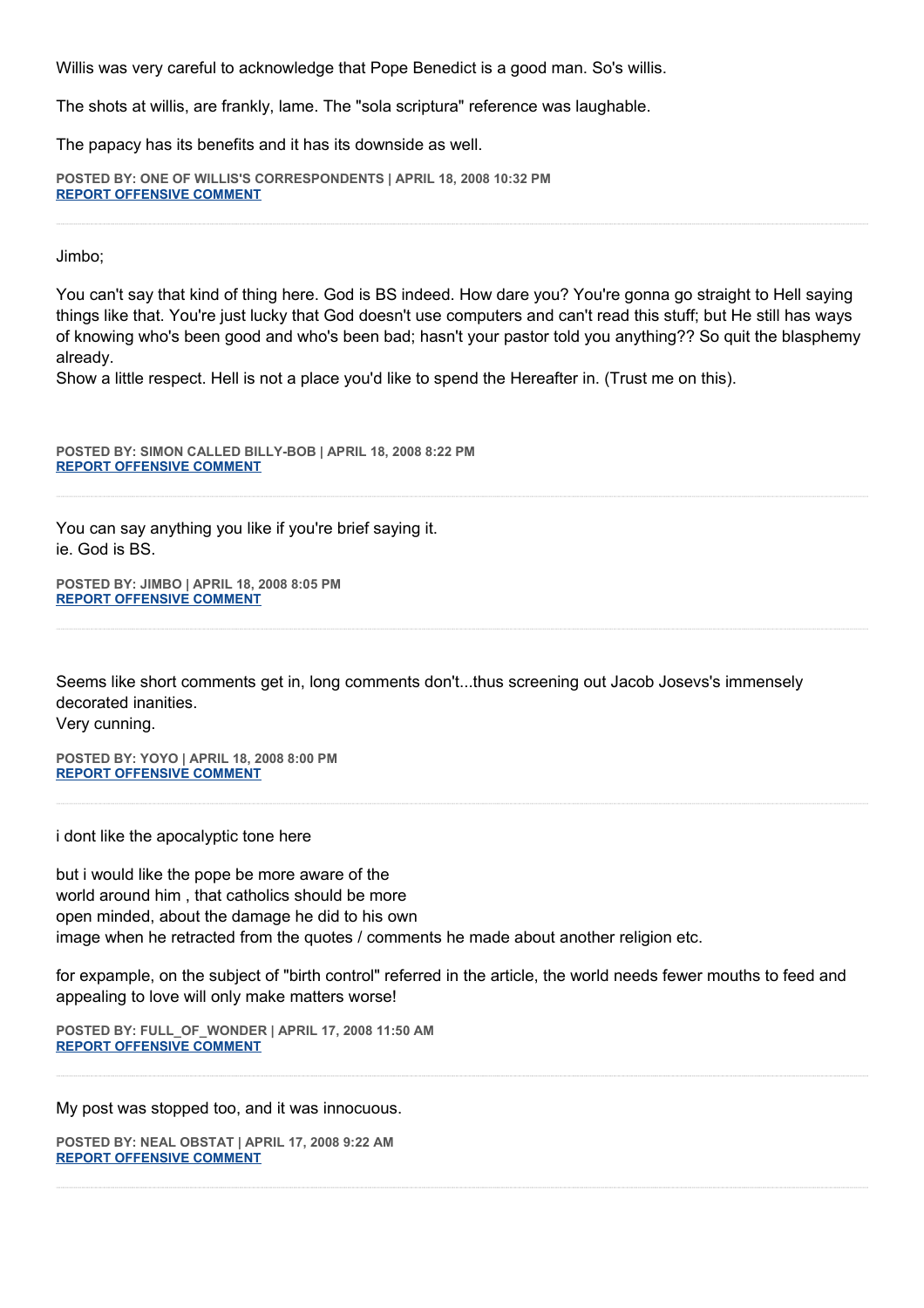Blog screening still in place and selectively eliminating posts. This post will go through I'm betting, whereas many others have been stopped.

A technical glitch?? I'm pretty doubtful - looks more like thought shaping to me.

**POSTED BY: ANONYMOUS | APRIL 17, 2008 7:58 AM [REPORT OFFENSIVE COMMENT](mailto:blogs@washingtonpost.com?subject=On%20Faith%20Panelists%20Blog%20%20%7C%20%20Anonymous%20%20%7C%20%20Benedict%20XVI:%20The%20Shows%20and%20the%20Rifts%20%20%7C%20%203176478&body=%0D%0D%0D%0D%0D================%0D?__mode=view%26_type=comment%26id=3176478%26blog_id=618)**

papacey or sonacey!

papacey is not to be compared to any political system ,but rather to the creed of christianity and the book of the creed of christianity .

since christianity opend the door for the sonship of god why not for the papacey ,provided that both jesus and the pope are basicly mankind who they eat food and walk in the market place??????????.

what is the difference between the heirarchyism of jesus the so called son of god and the benedicto the infallible pope to mankind???????????

jesus is the way the truth and life where this heirarchyism came from?????????????????

jesus son of marry came to mankind to proclaim the sovereignty of god allmighty over mankind no favorism no exception no colorism no politicism no papaism no momaism no mediatorism no drama no melodrama, no sweatism!.

**POSTED BY: MO | APRIL 17, 2008 2:29 AM [REPORT OFFENSIVE COMMENT](mailto:blogs@washingtonpost.com?subject=On%20Faith%20Panelists%20Blog%20%20%7C%20%20mo%20%20%7C%20%20Benedict%20XVI:%20The%20Shows%20and%20the%20Rifts%20%20%7C%20%203173222&body=%0D%0D%0D%0D%0D================%0D?__mode=view%26_type=comment%26id=3173222%26blog_id=618)**

On a historical note: from what I've read in a Catholic encyclopedia, not only were the first half-dozen or so Church Councils all convened by and presided over by Roman emperors, most were not even attended by the popes.

(Starting the timer to see how long it takes for someone to accuse me of being an anti-Catholic bigot, god-hater, or atheist.)

**POSTED BY: NEAL: | APRIL 17, 2008 1:40 AM [REPORT OFFENSIVE COMMENT](mailto:blogs@washingtonpost.com?subject=On%20Faith%20Panelists%20Blog%20%20%7C%20%20Neal:%20%20%7C%20%20Benedict%20XVI:%20The%20Shows%20and%20the%20Rifts%20%20%7C%20%203172555&body=%0D%0D%0D%0D%0D================%0D?__mode=view%26_type=comment%26id=3172555%26blog_id=618)**

Dr Elliott's analysis revealed sheer brilliance in not only providing historical context to papacy, but how much we owe to people who asked similar questions including Martin Luther. And as a result we were able to rid ourselves from shackles keeping us in middle ages forever and instead able to move on into the Renaissance. Seems like there has been a lot of interest in trying to get back into the middle ages including our frat boy president who is going gaga over his hero and can't hide his sheer pleasure at meeting his idol. Separation of church and state? sorry to break your bubble and raining on your parade, but somebody has to tell the emperor he has no clothes.

**POSTED BY: JACK SMITH | APRIL 16, 2008 11:47 PM [REPORT OFFENSIVE COMMENT](mailto:blogs@washingtonpost.com?subject=On%20Faith%20Panelists%20Blog%20%20%7C%20%20Jack%20Smith%20%20%7C%20%20Benedict%20XVI:%20The%20Shows%20and%20the%20Rifts%20%20%7C%20%203171350&body=%0D%0D%0D%0D%0D================%0D?__mode=view%26_type=comment%26id=3171350%26blog_id=618)**

Mr Elliot seems to miss the point of the continuance of the tradional heirarchy of the Catholic Church.Some Catholics may leave the church from time to time but it keeps on keeping on.My only disputes with the church are(1)Why all the ponpous presentation by the successor to Peter when we are led to believe that he went about his life as the plain person he started out as.No golden mitre etc.(2)Too many of the rules of the church were masde up to please the cardinals and popes and have nothing to do with faith.I don't think the papacy should go away,it should go back to being the "ROCK" that Peter was assigned by Christ to be.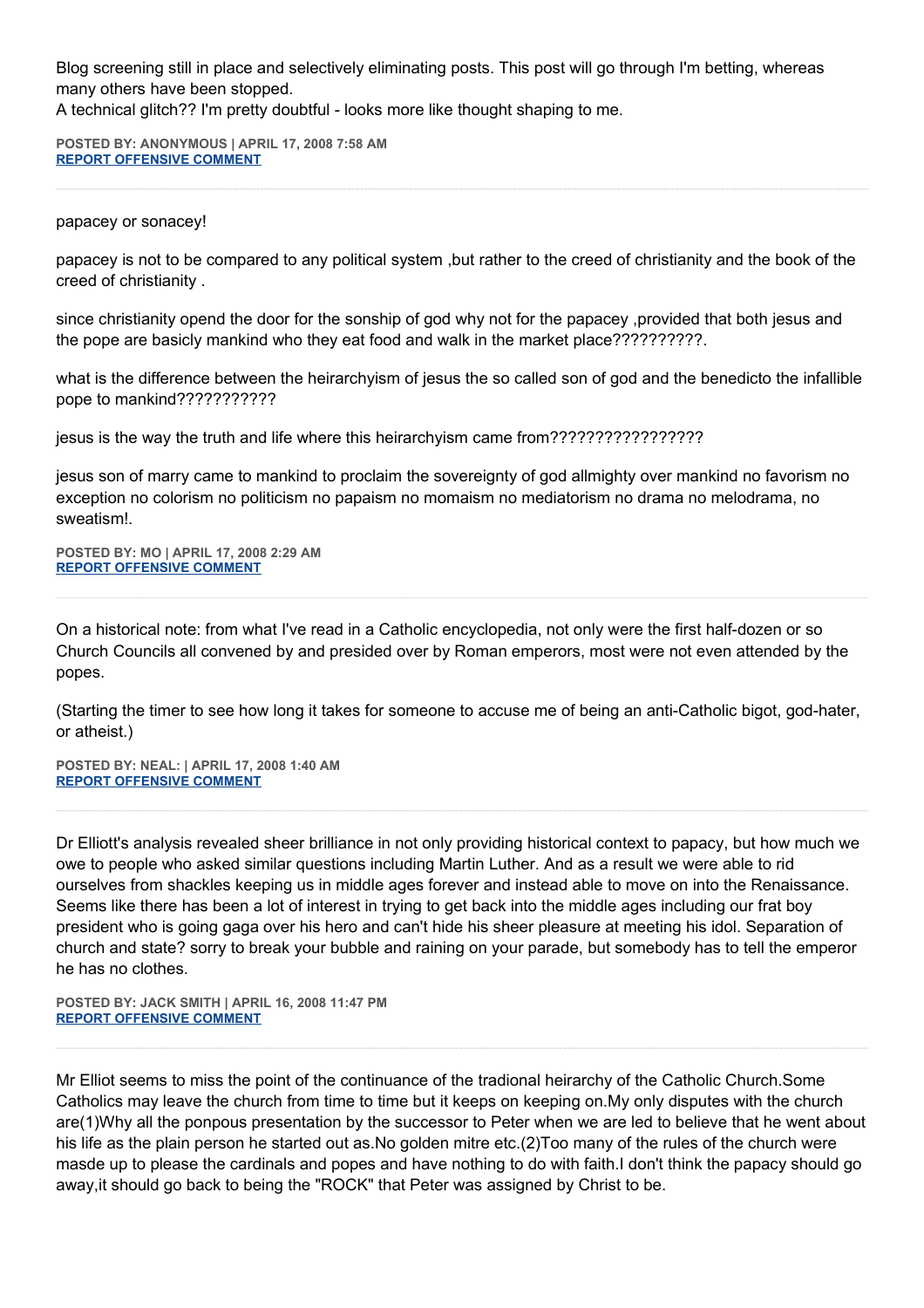$\lambda$ 

This piece is arrogant, divisive and simply not helpful. It is also just plain wrong.

You are judgeing an institution that has survived and grown over two thousand years and has never pretended to be a democracy .

You are comparing the church against a political system, which it clearly is not. The church is not about designing new business models that seek to incorporate a "bottom up" approach and take surveys of it's members to determine liturgical policy.

Gee, instead of asking God for guidance when we pray, why don't we just tell him how to run the universe! Better yet, let's all vote on it!

Your comment about Humanae Vitae and having a good laugh at Pope Paul VI reminds one that each generation seems to re-invent itself morally - call it "the New Morality". What we eventually and sadly learn, personally and culturally is that "the New Moraltiy" is nothing more than the old sin.

The crux of your article is really about moral relativism vs. absolutism. As a Catholic who converted from the Protestant Church 16 years ago, I am very happy that my church reflects the faith and that the faith that it reflects is absolute!

**POSTED BY: STEVE STEGMAN | APRIL 16, 2008 9:36 PM [REPORT OFFENSIVE COMMENT](mailto:blogs@washingtonpost.com?subject=On%20Faith%20Panelists%20Blog%20%20%7C%20%20Steve%20Stegman%20%20%7C%20%20Benedict%20XVI:%20The%20Shows%20and%20the%20Rifts%20%20%7C%20%203169878&body=%0D%0D%0D%0D%0D================%0D?__mode=view%26_type=comment%26id=3169878%26blog_id=618)**

To Doubting Thomas who wrote, "A question for the members of the Roman Catholic Church: should I come back to the Church, or not? Would you want me in your congregation? How large is the circle of your faith?"

If you can believe (agree to?) all of the doctrine of the Catholic church, especially as put forth by the Catechism, then you are welcome to be a Catholic.

But if you disagree with X, Y, or Z of Mother Church'es teachings... any Protestant church down the street would be happy to have you.

**POSTED BY: SLIM | APRIL 16, 2008 6:18 PM [REPORT OFFENSIVE COMMENT](mailto:blogs@washingtonpost.com?subject=On%20Faith%20Panelists%20Blog%20%20%7C%20%20slim%20%20%7C%20%20Benedict%20XVI:%20The%20Shows%20and%20the%20Rifts%20%20%7C%20%203167791&body=%0D%0D%0D%0D%0D================%0D?__mode=view%26_type=comment%26id=3167791%26blog_id=618)**

For anonymous You wrote:

"Daniel in the Lion's Den, since we seem to be too dumb (we lack brain power) to understand the complexity of catholicism then, would you care to enlighten us?."

I have read the first few paragraphs and the first few pages of many Catholic publications, but I am not able to follow along, because, mostly this kind of thinking is not interesting to me.

If you want to know about the complexity of Catholicism, you should consult Catholic theologians, or your Preist, but even your Preist would probably not know much of all there is to know on Catholicism and Catholic doctrine. But he could surely make better suggestions than I, on suitable reading material.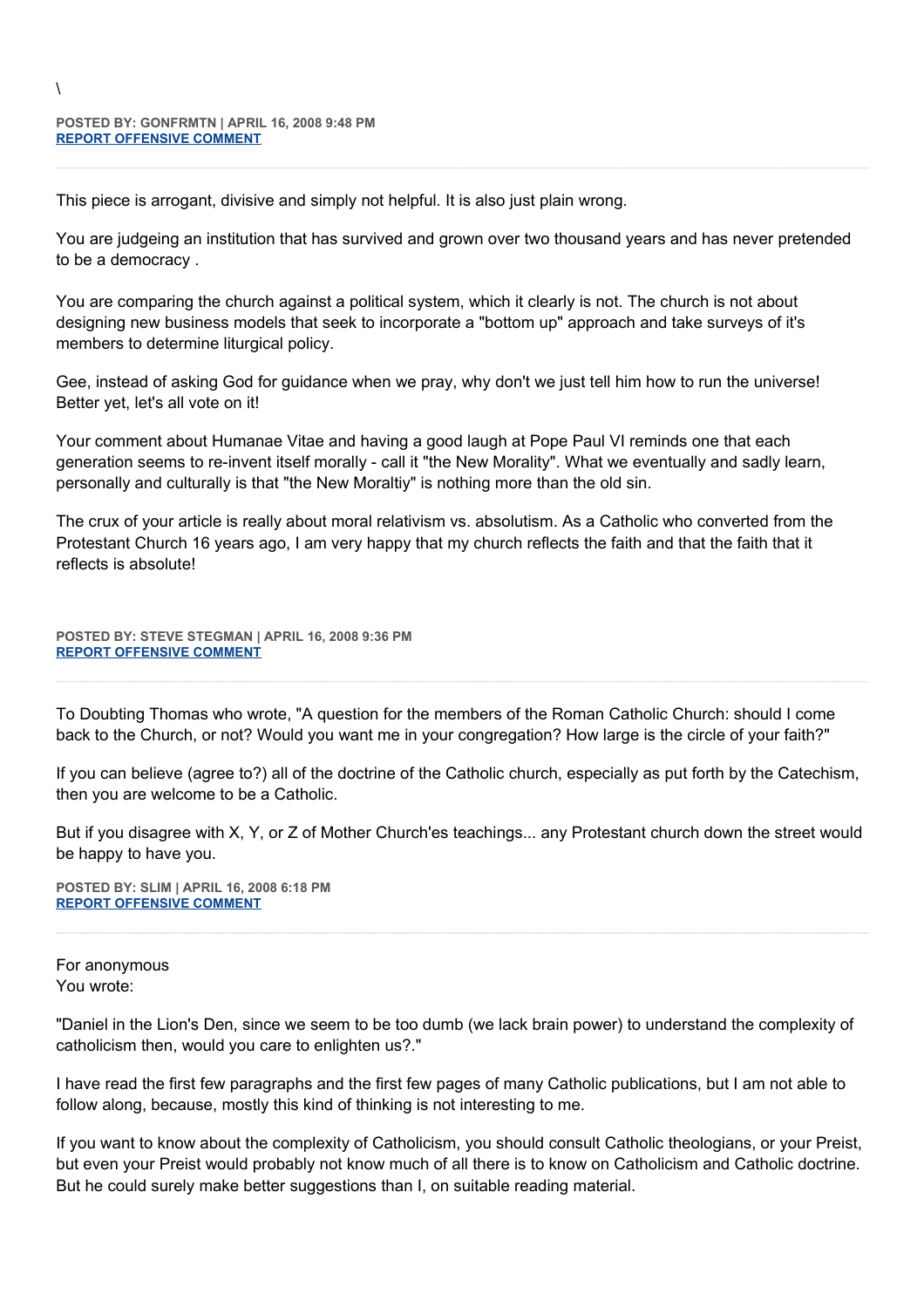I did not particularly appreciate your snarky sacrcasm. I think that you did not understand my point, and I think that you read unintended hostility into what I was saying.

That supports the Doubting Thomas's comment on the defensiveness of many Catholics.

**POSTED BY: DANIEL IN THE LION'S DEN | APRIL 16, 2008 4:48 PM [REPORT OFFENSIVE COMMENT](mailto:blogs@washingtonpost.com?subject=On%20Faith%20Panelists%20Blog%20%20%7C%20%20Daniel%20in%20the%20Lion)**

Willis E. Elliott hasn't shed any new light on the subject. This is just clip and paste from Wikpedia. There's more to the Church than what you've read from "My Little Missal"

**POSTED BY: PAUL LEDDY | APRIL 16, 2008 4:36 PM [REPORT OFFENSIVE COMMENT](mailto:blogs@washingtonpost.com?subject=On%20Faith%20Panelists%20Blog%20%20%7C%20%20Paul%20Leddy%20%20%7C%20%20Benedict%20XVI:%20The%20Shows%20and%20the%20Rifts%20%20%7C%20%203166739&body=%0D%0D%0D%0D%0D================%0D?__mode=view%26_type=comment%26id=3166739%26blog_id=618)**

Why does a Protestant minister think he should comment on the Catholic Church? It is not appropriate. No one is forcing him to attend Catholic services of follow Catholic teachings.

**POSTED BY: BJM | APRIL 16, 2008 4:24 PM [REPORT OFFENSIVE COMMENT](mailto:blogs@washingtonpost.com?subject=On%20Faith%20Panelists%20Blog%20%20%7C%20%20BJM%20%20%7C%20%20Benedict%20XVI:%20The%20Shows%20and%20the%20Rifts%20%20%7C%20%203166631&body=%0D%0D%0D%0D%0D================%0D?__mode=view%26_type=comment%26id=3166631%26blog_id=618)**

Daniel in the Lion's Den, since we seem to be too dumb (we lack brain power) to understand the complexity of catholicism then, would you care to enlighten us?.

Faith cannot be necessarily explained with human logic or science, nobody has been able to do so, affirming the opposite sounds arrogant or deceiving at its worst.

**POSTED BY: ANONYMOUS | APRIL 16, 2008 4:22 PM [REPORT OFFENSIVE COMMENT](mailto:blogs@washingtonpost.com?subject=On%20Faith%20Panelists%20Blog%20%20%7C%20%20Anonymous%20%20%7C%20%20Benedict%20XVI:%20The%20Shows%20and%20the%20Rifts%20%20%7C%20%203166601&body=%0D%0D%0D%0D%0D================%0D?__mode=view%26_type=comment%26id=3166601%26blog_id=618)**

I believe that each one of us inherits our beliefs from the previous generation, and this inheritance depends upon, what I call the setting of ones birth and upbringing, which you could call culture, and upon the landscape of ones experience, which you could say is all of the things that happen to you in your life, and all the things that you encounter on life's journey, all of the physical things, that is.

And therefore, there is not one religous outlook which is pre-figured in any way as being "correct" and there is not any such valid concept as apostasy or heresy; all of these many religions just happen, and we all absorb them up, each in our own way, as we go along, and they define our own personalities, and the way we think, and we do not really have as much free-will as we might suppose, in choosing these things.

Compared to alot of religions, the Catholic Church is extremely complex. Its complexity derives from the fact that it co-exists in a modern world, in competition with modern points-of-view yet has an immense history, tracking back 2,000 years, with legalistic opinions on everything imaginable, each revised and revisited countless times, as the centures, one by one, have elapsed. Who could possibly be expected to keep up with it all, except for religous scholars and theologians, but certainly not your average everyday guy.

So, alot of Catholics cannot even say for sure all of the things that he Roman Catholic Church stands for. Some have identified actual conflicts with their own inner beliefs, itself a modern concept, and some Catholics can identify prominent points of Catholic doctrine, which they do not, believe. In any event, the Catholic paradigm is "cradle to grave" religious supervision under the care of the clergy; but that, mostly, does not relate to the world that we live in today. For the mass of Catholics, there is no way to enforce this paradigm, and always, there are competing voices, interfering with the Catholic message. Catholics, are, therefore, "on their honor" to follow church doctrine, where ever it may lead, and not very many people are able to do that.

I know alot of Catholic people who are either estranged from their church or do not go along with it on a number of points. Yet they continue to be practicing Catholics, and attend mass regularly. Why? No logical reason; just that it is their inherited tradition, and they do not have enough time or brain power to work all this stuff out, but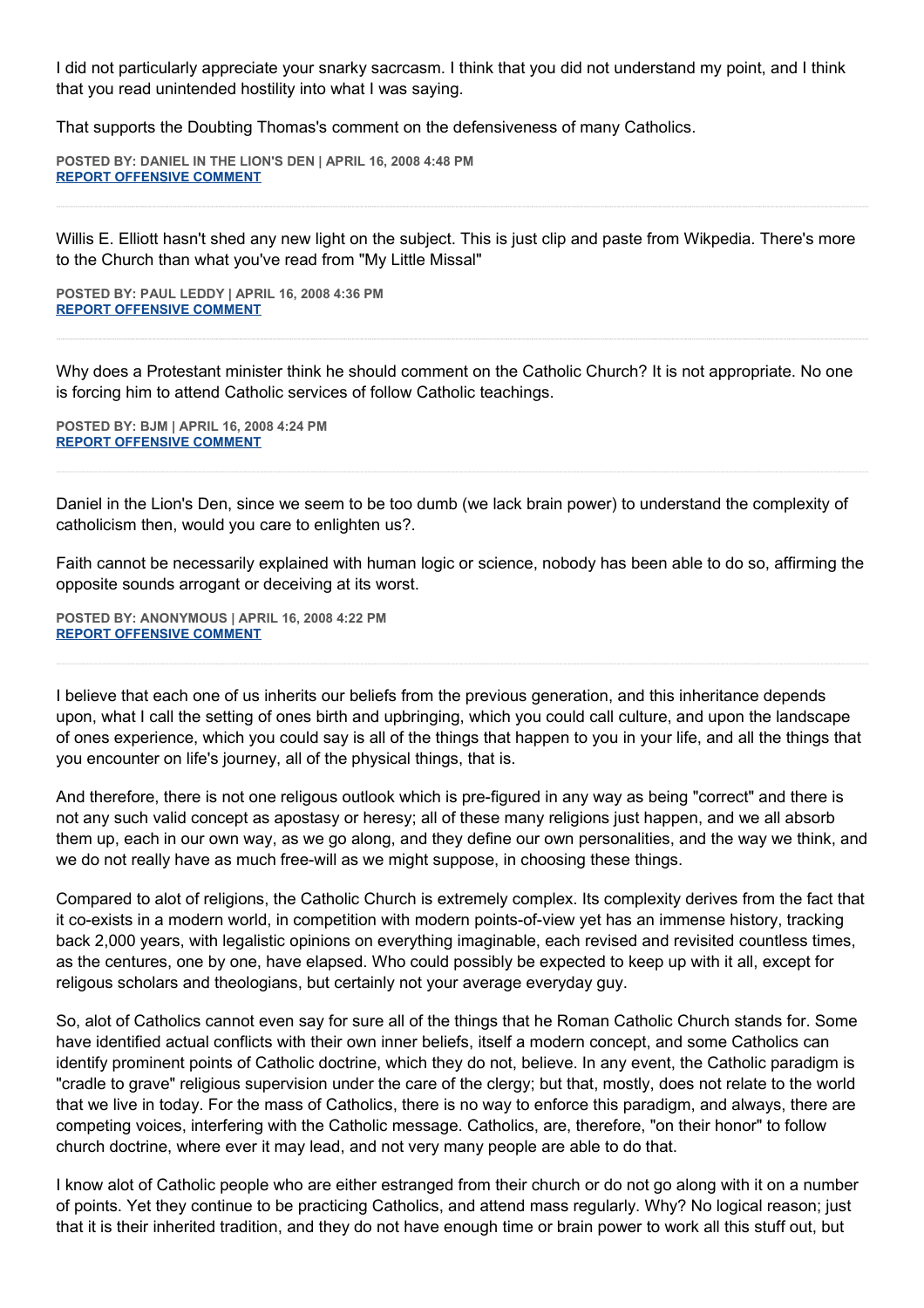just continue with the inertia of their inherited Catholicism. I can see Catholicsim, which does not make much sense to me, going on this way for a very long time.

**POSTED BY: DANIEL IN THE LION'S DEN | APRIL 16, 2008 4:15 PM [REPORT OFFENSIVE COMMENT](mailto:blogs@washingtonpost.com?subject=On%20Faith%20Panelists%20Blog%20%20%7C%20%20Daniel%20in%20the%20Lion)**

Doubting Thomas, it is up to you if you want to go back to the church, you're an adult, you should know what is best for you and you don't need anybody's authorization unless you are asking all these questions for giggles. Doors are open.

The catholic church doesn't reject anybody but at the same time expects from each one of its members to follow its teachings and be committed to the faith, there is no such thing as a "free ride" here but again, is up to everyone, remember, the Lord doesn't force you either, He just simply lays out all the options in life and is you and your common sense who determine what road to take.

Finally, yes, we are defensive, what's wrong with it?, in an age where convictions are weak and in an age where anybody can discard commitments it is easy to see why we're mocked and vilified for defending our faith, we swear we know everything and we swear we're highly educated and rational but we fail to take care of our souls.

We're not beyond reproach, we accept criticism but we reject gratuitous attacks just for the sake of it. My impression is that those who seem to be against Catholicism or religion in general are individuals who are bitter about something else (or bitter with themselves) and have nothing better to do other than blaming God or religion for that matter. I am not implying you are one of them but in my own experience I have seen that. Life is tough and those who don't care of their spiritual side are most likely to go through life confused and empty. How do they fill that emptiness?: money, mindless sex, addictions of any sort, violence, loneliness, etc.

I am happy to belong to this religion, it gives the strength I need, I have witnessed the little miracles God have performed on me when I needed them the most, I have my own share of sins and yet, my faith is stronger than ever, enough to withstand temptations and stay in the right path although I admit is not easy but I always try my best.

**POSTED BY: JORGE | APRIL 16, 2008 4:06 PM [REPORT OFFENSIVE COMMENT](mailto:blogs@washingtonpost.com?subject=On%20Faith%20Panelists%20Blog%20%20%7C%20%20Jorge%20%20%7C%20%20Benedict%20XVI:%20The%20Shows%20and%20the%20Rifts%20%20%7C%20%203166460&body=%0D%0D%0D%0D%0D================%0D?__mode=view%26_type=comment%26id=3166460%26blog_id=618)**

Why are some Catholics so defensive?

Elliot gives you a perspective on the divide between Roman Catholicism and the Protestant faiths. If he agreed with you, he wouldn't be writing this - so why be offended or feel that you are attacked when he states his views?

(I specify the Roman version of Catholicism as the Eastern Orthodox Church has a different take on the authority of the pope.)

And are there not two different domain-specific worldviews here?

In one, the Church was founded by Jesus and guided by the Gospels, Acts, and the continuing influence of the Holy Spirit. A Divine worldview, if you will.

Elliot offers the Sociological worldview. The structure of the Roman Catholic Church has evolved and changed over time through human actions; humans are not divine; therefore the Church is fallible, and the history may come between believers and the Christ.

If the two views are not reconcilable, isn't Elliot's key diagnosis, that no pope can heal the rift in Christiandom, correct?

I've had interesting conversations with my mother over the years. In all good conscience, I can't accept a good part of Roman Catholic doctorine. My mother also dissents in important issues. She remains a strong member of the Church; I have fallen away.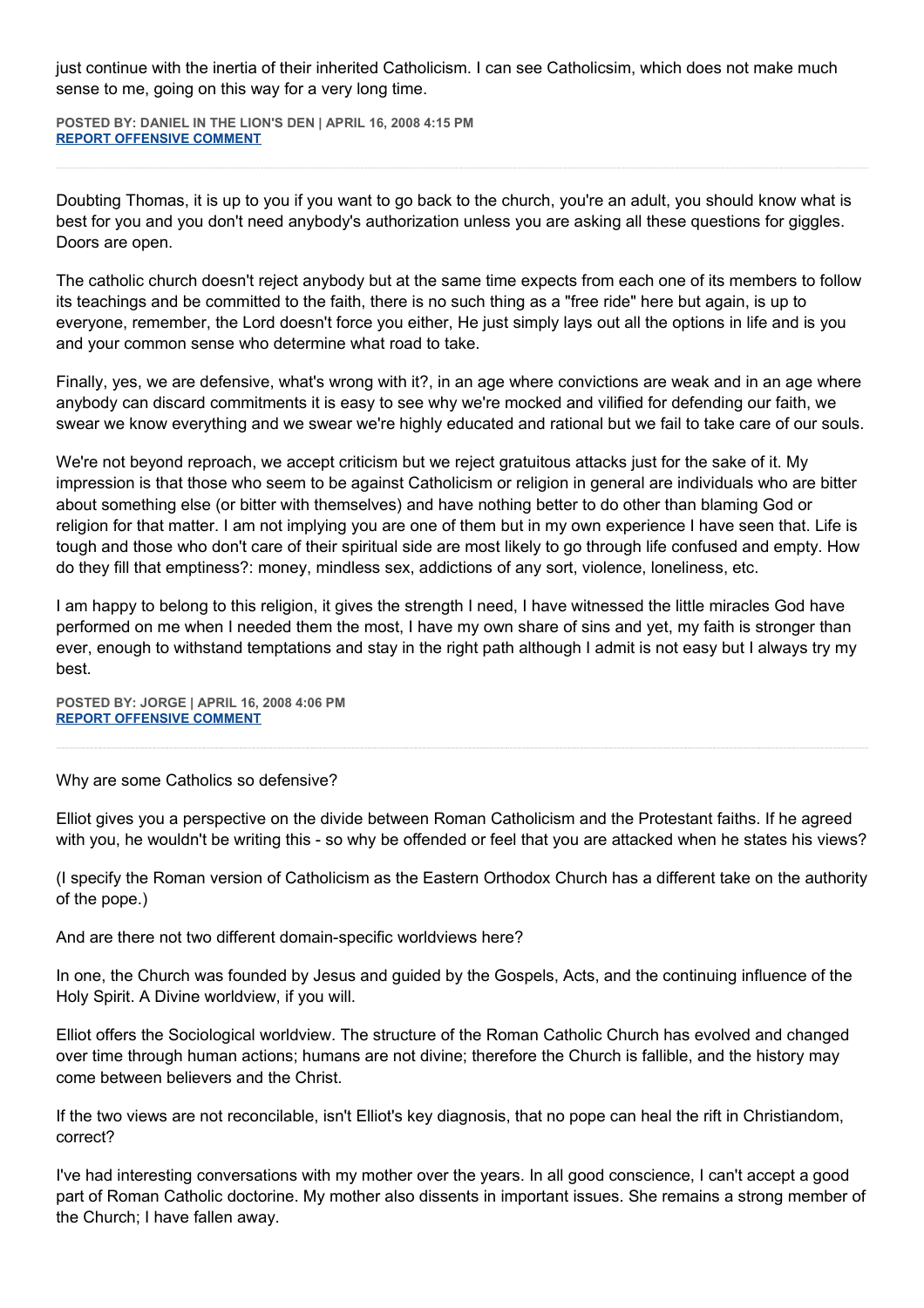In her youth she was taught by a priest who said 'pray for us clergy, we really need it' and emphasized the fallibility of the leaders of the Church. I was taught by priests who felt it necessary to defend as truth all the hierachy and doctorine pronounced - as well as nuns who thought they already sat at the right hand of God. She sees a Church that recognizes its limits; I see a Church that is less humble and less open to dialogue.

A question for the members of the Roman Catholic Church: should I come back to the Church, or not? Would you want me in your congregation? How large is the circle of your faith?

**POSTED BY: DOUBTING THOMAS | APRIL 16, 2008 3:43 PM [REPORT OFFENSIVE COMMENT](mailto:blogs@washingtonpost.com?subject=On%20Faith%20Panelists%20Blog%20%20%7C%20%20Doubting%20Thomas%20%20%7C%20%20Benedict%20XVI:%20The%20Shows%20and%20the%20Rifts%20%20%7C%20%203166214&body=%0D%0D%0D%0D%0D================%0D?__mode=view%26_type=comment%26id=3166214%26blog_id=618)**

Mr. Elliott, nobody forces you to like Catholicism, you're free to chose the religion that most acommodate you, even better, create your own (like many denominations that catter to believers who don't want to commit to anything). We catholics are happy enough with our faith which gives strength to go through life instead of being a walking corpse. We abide to its teaching and rules because we believe in freedom with responsiblities and not to "free for all" kumbaya.

I've heard enough non-sense against my religion that yours is just another rant. Protestants seem very keen in critizicing the Catholic Church withouth them seeing their own shortcomings despite being so self-righteous and so inclined to tell others what to do because they feel they know everything, however, at the end they know nothing spiritually speaking.

**POSTED BY: JORGE | APRIL 16, 2008 2:42 PM [REPORT OFFENSIVE COMMENT](mailto:blogs@washingtonpost.com?subject=On%20Faith%20Panelists%20Blog%20%20%7C%20%20Jorge%20%20%7C%20%20Benedict%20XVI:%20The%20Shows%20and%20the%20Rifts%20%20%7C%20%203165505&body=%0D%0D%0D%0D%0D================%0D?__mode=view%26_type=comment%26id=3165505%26blog_id=618)**

Catholic followers and religious advocates are preparing for this week's visit from Pope Benedict XVI. He plans to arrive at Andrews Air Force Base on Tuesday and depart from John F. Kennedy International Airport in New York on Sunday evening. Although the visit is anxiously anticipated by many, the media coverage and hype has been minimal. The first time the pope visited New York, my great grandmother made my father wait amongst a mass of people lining the streets of Queens Blvd. Her eyes filled with tears as he passed by and people cheered in genuine hope. I don't think I would be far off in saying that there may be a substantial amount of people but there won't be throngs of them catching a glimpse on Queens Blvd.

The Catholic religion and institutions around the country have been suffering for several decades. Since 1965, hundreds of parishes and parochial schools around the country have been closed and consolidated. There have been a growing shortage of priests and substantial fallout of followers from multiple sex scandals. A lack of funding for aging churches and a diverse demographic that is merging people from different ethnicities are also contributing to the decline in leadership and followers. "Nearly 3 in 10 Catholics who attend Mass weekly or more said they had been personally affected by the priest shortage." The average age of priests currently active is over 60 and there is not enough recruitments to fill the replacement levels.

Although there has been drastic fallout in recent decades, some still eagerly await tomorrow's papal visit in hopes of receiving spiritual guidance and an acknowledgment from his holiness that churches and followers are going through a time of pain and uncertainty.

So what exactly has happened? Have people become so consumed with their own lives that they choose not to focus on faith? Have people evolved into more cynical beings that need absolute truth and concrete evidence to dictate how they must run their lives rather than depending on hope?

The allure of mystery and dependence of faith are on the decline yet religion and politics have found themselves together again. Recent statements by some candidates have ignited controversy and brought faith to center stage.

I am someone who is not tainted by religion in reference to controlling how I live my life and refuse to devote time to something that has so many contradictions and inconsistencies. In the case of Obama and his "clumsy" words, I believe that he may come off sounding a tad more elitist, but this is no surprise. Obama dominates over the more educated and upper class demographic and is going to find it difficult, if nominated, to identify with the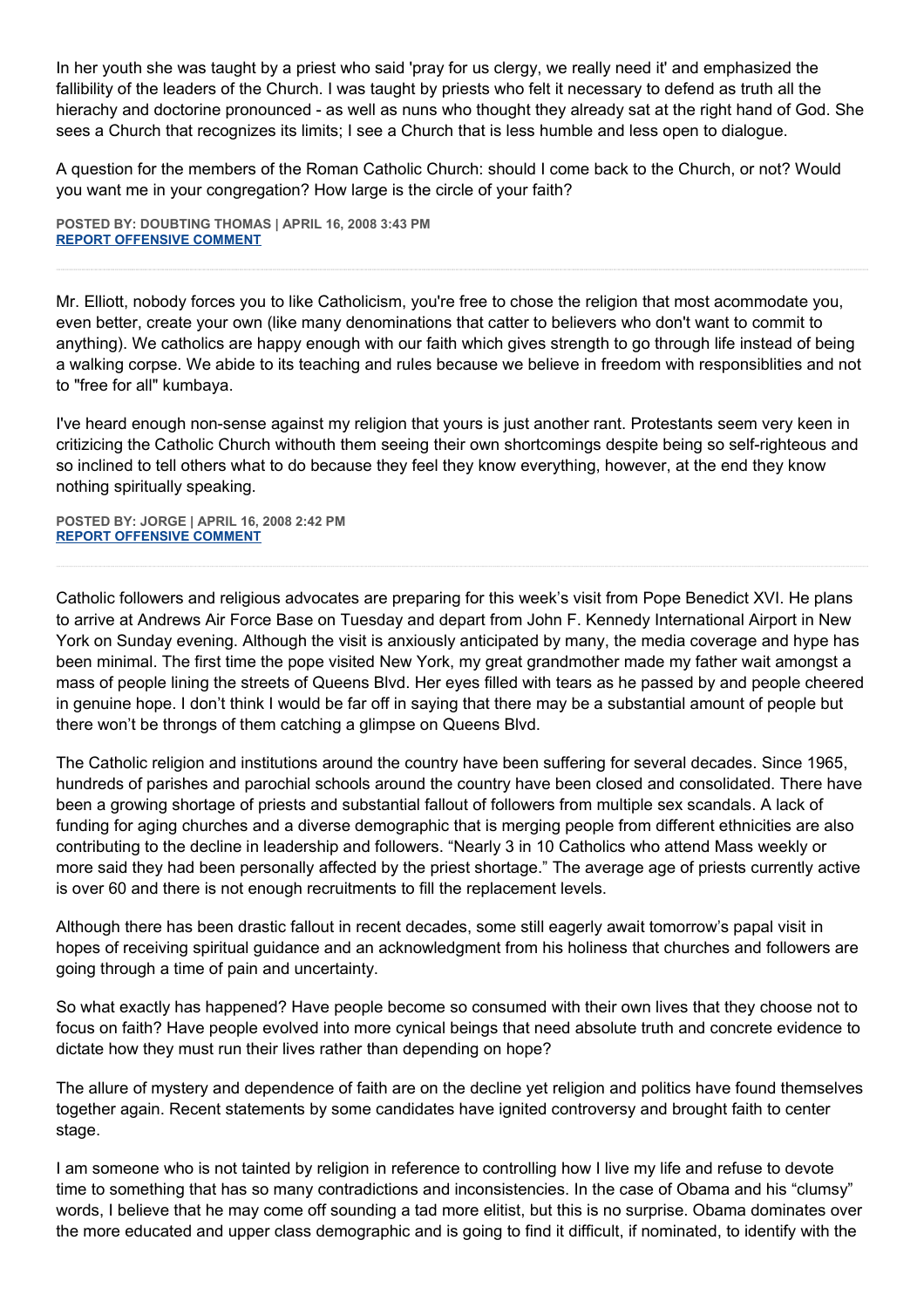lower income voters. I don't believe he was wrong in his words, for I find myself agreeing that people do cling to religion and faith as some kind of final word or reference to life's obstacles. His remarks were merely a rational response to people's hysteria over seeking answers to what is unchangeable or inevitable in their lives.

People pray to find answers on why injustices have been served to them. People have no one/where to vent their frustrations and sufferings and look to religion as some sort of assurance or absolution to their plight. As Marx once said "Religion is a sigh of the oppressed creature." I believe this is one of the reasons why Catholicism is struggling in this century. Hopefully, as people become more educated, technology continues to advance and civilization expands, I am sure that past mysteries will become unraveled or disregarded and people will not rely on faith for answers to their everyday struggles. Obama's words were realistic and disagreeable. I believe he was right and one day everyone will see the obvious. www.yourthreecents.com

**POSTED BY: YOURTHREECENTS.COM | APRIL 16, 2008 2:38 PM [REPORT OFFENSIVE COMMENT](mailto:blogs@washingtonpost.com?subject=On%20Faith%20Panelists%20Blog%20%20%7C%20%20yourthreecents.com%20%20%7C%20%20Benedict%20XVI:%20The%20Shows%20and%20the%20Rifts%20%20%7C%20%203165487&body=%0D%0D%0D%0D%0D================%0D?__mode=view%26_type=comment%26id=3165487%26blog_id=618)**

## A. E. Newman,

Yes, he was in Hitler's army. His artillery unit shot at the American airplanes attempting to liberate Dachau concentration camp.

If you look closely, you'll see "Gott Mit Uns" embroidered in gold thread on his miter.

**POSTED BY: EGGY | APRIL 16, 2008 2:34 PM [REPORT OFFENSIVE COMMENT](mailto:blogs@washingtonpost.com?subject=On%20Faith%20Panelists%20Blog%20%20%7C%20%20Eggy%20%20%7C%20%20Benedict%20XVI:%20The%20Shows%20and%20the%20Rifts%20%20%7C%20%203165445&body=%0D%0D%0D%0D%0D================%0D?__mode=view%26_type=comment%26id=3165445%26blog_id=618)**

This response shows your a lack of knowledge of the Roman Catholic Faith, our ears and mouths are turned towards God in prayer and it is in this way in which we are heard most in the Church. The Papacy will in fact remain as it is as long as there are faithful Catholics with courage enough to defend it from those who seem to think they have any say in the matter. If you do not agree with Catholicism that is fine, you may do as you choose, but this is OUR FAITH. A Faith we are proud to profess. All of this under the Chair of Peter for it is upon him Christ chose to build His Church... and the gates of hell shall not prevail against it! May the Lord preserve him, and give him life, and make him blessed upon the earth, and deliver him not up to the will of his enemies.

**POSTED BY: JACOB | APRIL 16, 2008 1:45 PM [REPORT OFFENSIVE COMMENT](mailto:blogs@washingtonpost.com?subject=On%20Faith%20Panelists%20Blog%20%20%7C%20%20Jacob%20%20%7C%20%20Benedict%20XVI:%20The%20Shows%20and%20the%20Rifts%20%20%7C%20%203164965&body=%0D%0D%0D%0D%0D================%0D?__mode=view%26_type=comment%26id=3164965%26blog_id=618)**

### EBBOLLES:

the encyclical did not prohibit Catholic's control of conception - it only restated the fact that Catholics are not to use ARTIFICIAL contraception. Catholics are welcome to use Natural Family Planning to determine when they are fertile and therefore avoid pregnancy by avoiding sex on those days. It is not only a simple method that is 99% effective, it can and is learned by people everywhere, even illiterates, and it is FREE.

**POSTED BY: MARI | APRIL 16, 2008 1:22 PM [REPORT OFFENSIVE COMMENT](mailto:blogs@washingtonpost.com?subject=On%20Faith%20Panelists%20Blog%20%20%7C%20%20mari%20%20%7C%20%20Benedict%20XVI:%20The%20Shows%20and%20the%20Rifts%20%20%7C%20%203164714&body=%0D%0D%0D%0D%0D================%0D?__mode=view%26_type=comment%26id=3164714%26blog_id=618)**

Thank you, ebolles. It's not just birth control that's at issue. It's the concept of "head of the house," which ignores that women have historically headed homes when their partners have abandoned them or neglected their duties; it's the refusal to accept that God made man and woman to work as partners; neither can accomplish God's aim without the other. If you will ignore us as equals, we will ignore you. It's that simple. I, too, left this church when at 14 the nuns instructed us that the boys in our catechism class were being led to be priests; we girls should do our best to learn to launder the altar cloths! Simplistic, I know. But I am in my heart always a Catholic, because the church's good works cannot be denied, nor can its legitimacy as "the rock," Jesus's anointment as his appointed church. What man and men have done to it in the name of power cannot erase that pure beginning.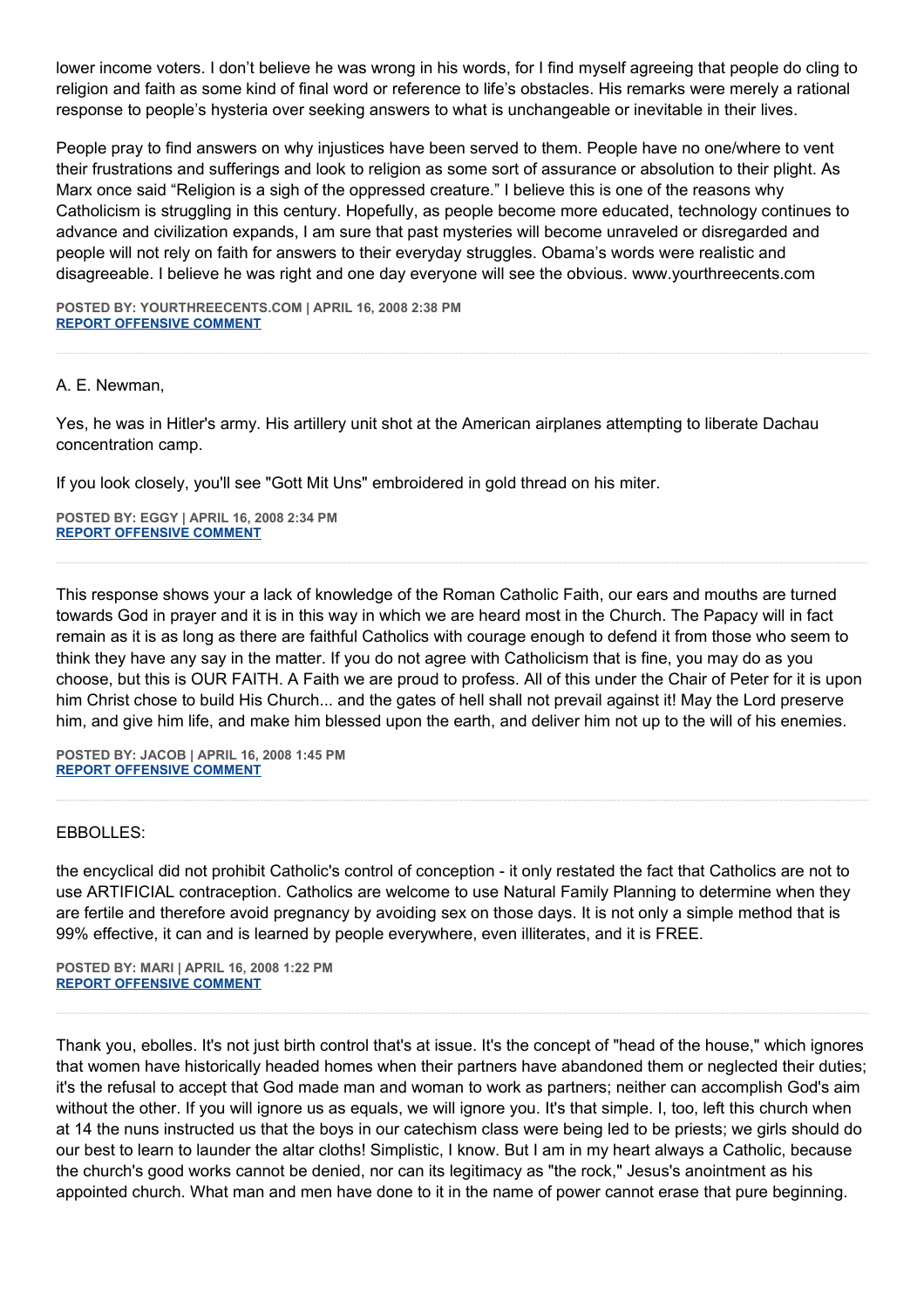Wasn't this pope a Nazi?

**POSTED BY: A.E. NEWMAN | APRIL 16, 2008 12:40 PM [REPORT OFFENSIVE COMMENT](mailto:blogs@washingtonpost.com?subject=On%20Faith%20Panelists%20Blog%20%20%7C%20%20A.E.%20Newman%20%20%7C%20%20Benedict%20XVI:%20The%20Shows%20and%20the%20Rifts%20%20%7C%20%203164206&body=%0D%0D%0D%0D%0D================%0D?__mode=view%26_type=comment%26id=3164206%26blog_id=618)**

As I read Dr. Elliot's comments I kept thinking about the letters "WWJD" ...which stand for "what would Jesus do". It seems that Dr. Elliot is implying that the papacy will be forced to change because its spiritual direction is dictorial and unwilling to adjust to as he says, "societal-environmental realities of life as it continues to be lived in the West". So WWJD if He were incarnated today? Would he tell the apostles " I guess My Word isn't going over to well with Western Society so I better alter it? Wasn't Jesus crucified because the powers that be at that time didn't want to change their ways? Did Jesus, knowing He was to die for His Word, tell the apostles that He would form a committee and change His Word based on their input? Jesus was laughed at and scorned for His Word and he told the apostles that they would also receive the same treatment for preaching His Word. So,it is no surprise that, in our times, just as Jesus, Himself, predicted, the spiritual direction of the papacy, the direct descendant of the apostles, would be subjected to, as Dr. Elliot says, "a world-wide laugh". When Jesus was on earth He didn't provide spiritual direction based on "committees"...He was the authority, because He is the Word. In turn, He passed this authority to man when He Himself established the papacy. Thus, in conclusion, regarding accepting the autocratic authority of the the papacy,WWJD?...I believe He would accept it because that was His will.

**POSTED BY: STEVE | APRIL 16, 2008 12:35 PM [REPORT OFFENSIVE COMMENT](mailto:blogs@washingtonpost.com?subject=On%20Faith%20Panelists%20Blog%20%20%7C%20%20Steve%20%20%7C%20%20Benedict%20XVI:%20The%20Shows%20and%20the%20Rifts%20%20%7C%20%203164151&body=%0D%0D%0D%0D%0D================%0D?__mode=view%26_type=comment%26id=3164151%26blog_id=618)**

I assume you mean, when you say "all Roman Catholics," you mean women as well as men. Because I don't see the papacy as the problem -- with a few exceptions, the seat has been occupied by educated, moral men -- I see the whole patriarchal structure as the problem. The men who rule the church live, by the nature of the church, one-sided lives. When the church -- and the world -- finally accept that women have minds, souls, wants and desires exactly as men do, and that women can talk to God as well as men can, then we will be on the way to establishing a real church. And a real world, for that matter: this is not a problem confined to religion.

**POSTED BY: EMILY LOVE | APRIL 16, 2008 12:35 PM [REPORT OFFENSIVE COMMENT](mailto:blogs@washingtonpost.com?subject=On%20Faith%20Panelists%20Blog%20%20%7C%20%20Emily%20Love%20%20%7C%20%20Benedict%20XVI:%20The%20Shows%20and%20the%20Rifts%20%20%7C%20%203164148&body=%0D%0D%0D%0D%0D================%0D?__mode=view%26_type=comment%26id=3164148%26blog_id=618)**

I assume you mean, when you say "all Roman Catholics," you mean women as well as men. Because I don't see the papacy as the problem -- with a few exceptions, the seat has been occupied by educated, moral men -- I see the whole patriarchal structure as the problem. When the world finally accepts that women have minds, souls, wants and desires exactly as men do, and that women can talk to God as well as men can, then we will be on the way to establishing a real church. And a real worl, for that matter: this is not a problem confined to religion.

**POSTED BY: EMILY LOVE | APRIL 16, 2008 12:32 PM [REPORT OFFENSIVE COMMENT](mailto:blogs@washingtonpost.com?subject=On%20Faith%20Panelists%20Blog%20%20%7C%20%20Emily%20Love%20%20%7C%20%20Benedict%20XVI:%20The%20Shows%20and%20the%20Rifts%20%20%7C%20%203164121&body=%0D%0D%0D%0D%0D================%0D?__mode=view%26_type=comment%26id=3164121%26blog_id=618)**

Oh, and nice beret.

**POSTED BY: PAPIST | APRIL 16, 2008 11:54 AM [REPORT OFFENSIVE COMMENT](mailto:blogs@washingtonpost.com?subject=On%20Faith%20Panelists%20Blog%20%20%7C%20%20Papist%20%20%7C%20%20Benedict%20XVI:%20The%20Shows%20and%20the%20Rifts%20%20%7C%20%203163844&body=%0D%0D%0D%0D%0D================%0D?__mode=view%26_type=comment%26id=3163844%26blog_id=618)**

Yawn. Nothing, literally nothing unites Protestants more than contempt for the Catholic Church and its hierarchy. Wake me up when Protestants tell us something we Catholics haven't heard and addressed since Luther.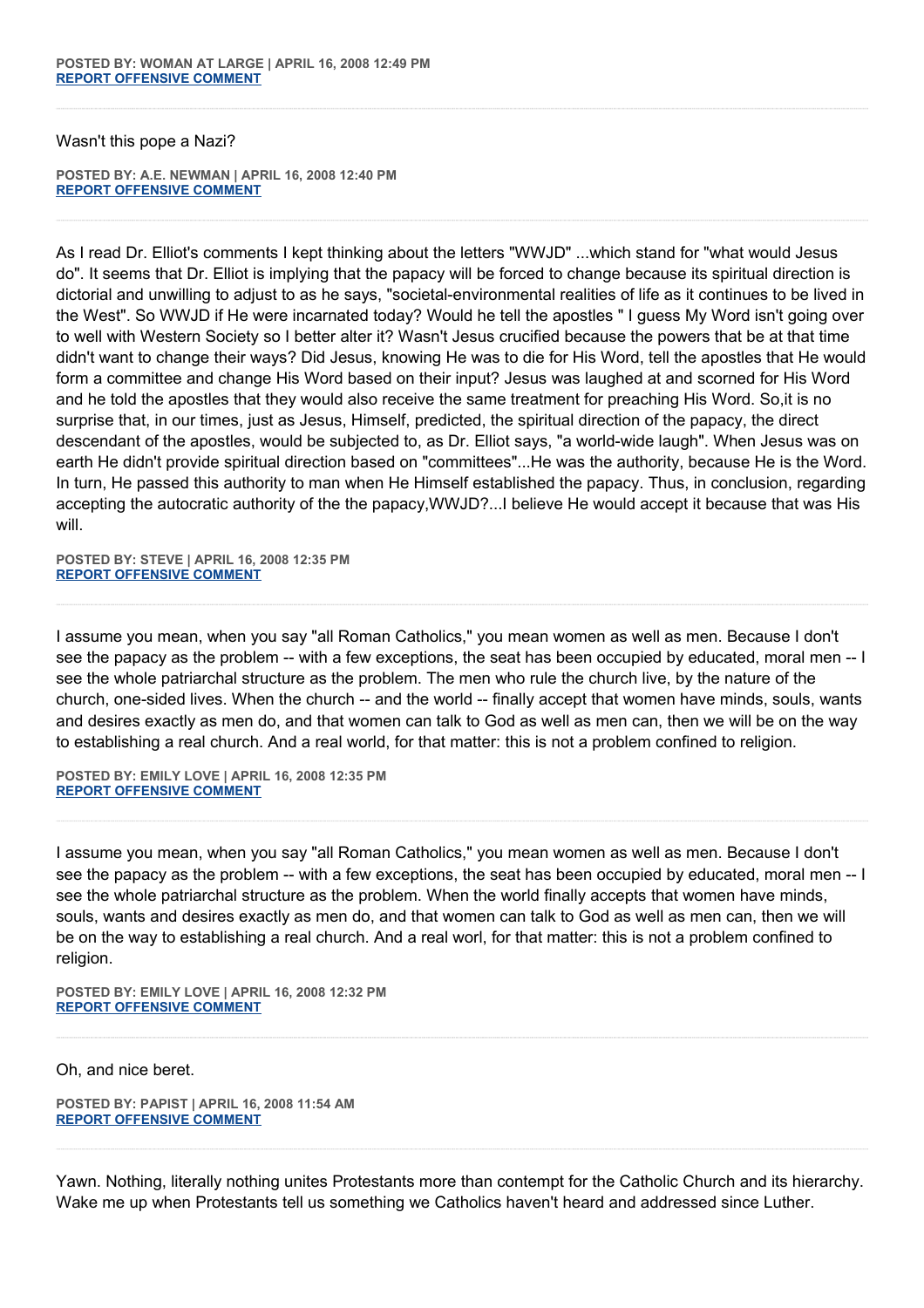Far too simplistic. Infalibility is a very limited concept. The pope is w/out resources to enforce his views and modern history shows little effort to be an enforcer rather than a persuader. You should print articles with more substance.

**POSTED BY: JIM HAYES | APRIL 16, 2008 11:35 AM [REPORT OFFENSIVE COMMENT](mailto:blogs@washingtonpost.com?subject=On%20Faith%20Panelists%20Blog%20%20%7C%20%20Jim%20Hayes%20%20%7C%20%20Benedict%20XVI:%20The%20Shows%20and%20the%20Rifts%20%20%7C%20%203163700&body=%0D%0D%0D%0D%0D================%0D?__mode=view%26_type=comment%26id=3163700%26blog_id=618)**

"What can Pope Benedict XVI say and do to repair the growing rifts between the Vatican, the clergy and the laity in America?"

"Nothing" is my first thought.

---------------------------------

To this statement I can only agree. There is nothing that the Pope can do without the aid of the Holy Spirit.

However, I don't think this "rift" is as deep as some suggest. The "rift" is typical amongst people of Dr. Elliott's age. There is certainly a "rift" btw the Pope and some priests, but many priests give him their support.

Nothing will heal this rift outside of prayer and repentance.

**POSTED BY: GE | APRIL 16, 2008 11:24 AM [REPORT OFFENSIVE COMMENT](mailto:blogs@washingtonpost.com?subject=On%20Faith%20Panelists%20Blog%20%20%7C%20%20GE%20%20%7C%20%20Benedict%20XVI:%20The%20Shows%20and%20the%20Rifts%20%20%7C%20%203163606&body=%0D%0D%0D%0D%0D================%0D?__mode=view%26_type=comment%26id=3163606%26blog_id=618)**

Reverend Willis, I must compliment you on a very astute observation, "only the pope has a mouth."

In order for others to gain mouths it was necessary for them to bypass a certain bit of scripture. In so doing they bypassed still another compelling piece of Christian history, that the Christian faith was already in place at the time the Roman Emperor made it the official religion.

Was Christianity as we know it or anything close there at that time is a difficult to answer question. The Roman Emperor created a "stone wall" beyond which we cannot go with any degree of certainty. When those with "the only mouth" also have "the only pen" that which is written will most likely be a bit warped. Let us thank God for the Internet the first ever universal pen.

**POSTED BY: BGONE | APRIL 16, 2008 11:24 AM [REPORT OFFENSIVE COMMENT](mailto:blogs@washingtonpost.com?subject=On%20Faith%20Panelists%20Blog%20%20%7C%20%20BGone%20%20%7C%20%20Benedict%20XVI:%20The%20Shows%20and%20the%20Rifts%20%20%7C%20%203163605&body=%0D%0D%0D%0D%0D================%0D?__mode=view%26_type=comment%26id=3163605%26blog_id=618)**

What Dr. Elliott--and many others don't understand, is that the church is not a democracy.

**POSTED BY: EBB | APRIL 16, 2008 11:07 AM [REPORT OFFENSIVE COMMENT](mailto:blogs@washingtonpost.com?subject=On%20Faith%20Panelists%20Blog%20%20%7C%20%20EBB%20%20%7C%20%20Benedict%20XVI:%20The%20Shows%20and%20the%20Rifts%20%20%7C%20%203163505&body=%0D%0D%0D%0D%0D================%0D?__mode=view%26_type=comment%26id=3163505%26blog_id=618)**

The problems go deeper than the papacy. The problems are the flaws and errors in the foundations of Catholicism (and Christianity) itself:

To wit:

A synopsis of the last 200 years of studies of said religion for those who have not been paying attention:

Jesus was an illiterate Jewish peasant/carpenter/ simple preacher man who suffered from hallucinations and who has been characterized anywhere from the Messiah from Nazareth to a mythical character from mythical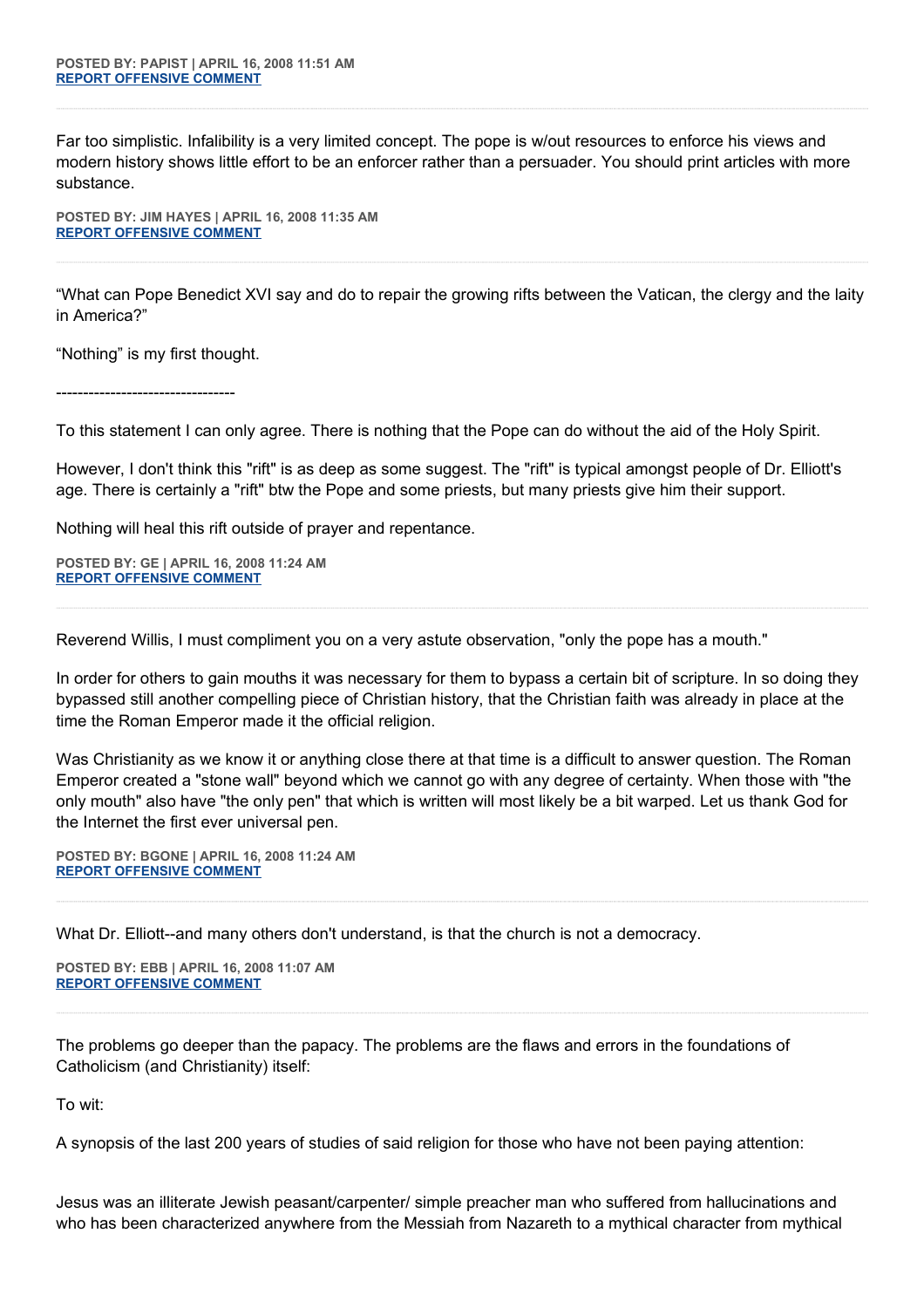Nazareth to a mamzer from Nazareth (Professor Bruce Chilton, in his book Rabbi Jesus). Analyses of Jesus' life by many contemporary NT scholars (e.g. Professors Crossan, Borg and Fredriksen, On Faith panelists) via the NT and related documents have concluded that only about 30% of Jesus' sayings and ways noted in the NT were authentic. The rest being embellishments (e.g. miracles)/hallucinations made/had by the NT authors to impress various Christian, Jewish and Pagan sects.

The 30% of the NT that is "authentic Jesus" like everything in life was borrowed/plagiarized and/or improved from those who came before. In Jesus' case, it was the ways and sayings of the Babylonians, Greeks, Persians, Egyptians, Hittites, Canaanites, OT, John the Baptizer and possibly the ways and sayings of traveling Greek Cynics. earlychristianwritings.com/theories.html

For added "pizzazz", Catholic/Christian theologians divided god the singularity into three persons and invented atonement as an added guilt trip for the "pew people" to go along with this trinity of overseers. By doing so, they made god the padre into god the "filicider".

Luther, Calvin, Smith, Henry VIII, Wesley et al, founders of Christian-based religions, also suffered from the belief in/hallucinations of "pretty wingie thingie" visits and "prophecies" for profits analogous to the myths of Catholicism (resurrections, apparitions, ascensions and immaculate conceptions).

**POSTED BY: CONCERNED THE CHRISTIAN NOW LIBERATED | APRIL 16, 2008 10:09 AM [REPORT OFFENSIVE COMMENT](mailto:blogs@washingtonpost.com?subject=On%20Faith%20Panelists%20Blog%20%20%7C%20%20Concerned%20The%20Christian%20Now%20Liberated%20%20%7C%20%20Benedict%20XVI:%20The%20Shows%20and%20the%20Rifts%20%20%7C%20%203162927&body=%0D%0D%0D%0D%0D================%0D?__mode=view%26_type=comment%26id=3162927%26blog_id=618)**

"Submission to the Pope is the core dogma and the only absolutely essential teaching of the Roman church"

This is false, but it's what the church would like you to believe. Power to a few,directly in oppostion to what Jesus taught

**POSTED BY: TREY | APRIL 16, 2008 10:02 AM [REPORT OFFENSIVE COMMENT](mailto:blogs@washingtonpost.com?subject=On%20Faith%20Panelists%20Blog%20%20%7C%20%20Trey%20%20%7C%20%20Benedict%20XVI:%20The%20Shows%20and%20the%20Rifts%20%20%7C%20%203162884&body=%0D%0D%0D%0D%0D================%0D?__mode=view%26_type=comment%26id=3162884%26blog_id=618)**

As an ex-Catholic who left the Church because of the 1968 encyclical—it gutted the Church's teaching authority —I'm sympathetic to Dr. Elliott's complaint, but I didn't reject the encyclical's authority because of "the sexualsocietal-environmental realities of life as it was being lived and continues to be lived in the West." At the time I was living in a small African village and it was plain to me that at least some of the village women did not want endless pregnancies and some of the men were frustrated to by it too. Who was the pope to say these people must not be allowed to take some control over their lives?

**POSTED BY: EBBOLLES | APRIL 16, 2008 9:59 AM [REPORT OFFENSIVE COMMENT](mailto:blogs@washingtonpost.com?subject=On%20Faith%20Panelists%20Blog%20%20%7C%20%20ebbolles%20%20%7C%20%20Benedict%20XVI:%20The%20Shows%20and%20the%20Rifts%20%20%7C%20%203162853&body=%0D%0D%0D%0D%0D================%0D?__mode=view%26_type=comment%26id=3162853%26blog_id=618)**

Submission to the Pope is the core dogma and the only absolutely essential teaching of the Roman church. It is this peculiar claim which caused the largest schisms in the Church--that between East and West and that between Rome and Reformers. The Lutheran reformers appealed repeatedly to the historical church councils, church fathers and pre-absolutist Popes to support their positions. Rome could not yield without losing power, no matter how correct their opponents were, and power was what Papacy is all about. What Roman Catholic on the street today would defend their church's selling tickets out of purgatory as a fund raising campaign? Yet, that is exactly what the Roman church did, and has still not renounced because they can't admit they were wrong without erroding their claims of divine authority. By the grace of God, the Roman church is and has always been filled with Christians in spite of the absolutist Papacy--not because of it.

**POSTED BY: DAVID | APRIL 16, 2008 9:55 AM [REPORT OFFENSIVE COMMENT](mailto:blogs@washingtonpost.com?subject=On%20Faith%20Panelists%20Blog%20%20%7C%20%20David%20%20%7C%20%20Benedict%20XVI:%20The%20Shows%20and%20the%20Rifts%20%20%7C%20%203162821&body=%0D%0D%0D%0D%0D================%0D?__mode=view%26_type=comment%26id=3162821%26blog_id=618)**

Submission to the Pope is the core dogma and the only absolutely essential teaching of the Roman church. It is this peculiar claim which caused the largest schisms in the Church--that between East and West and that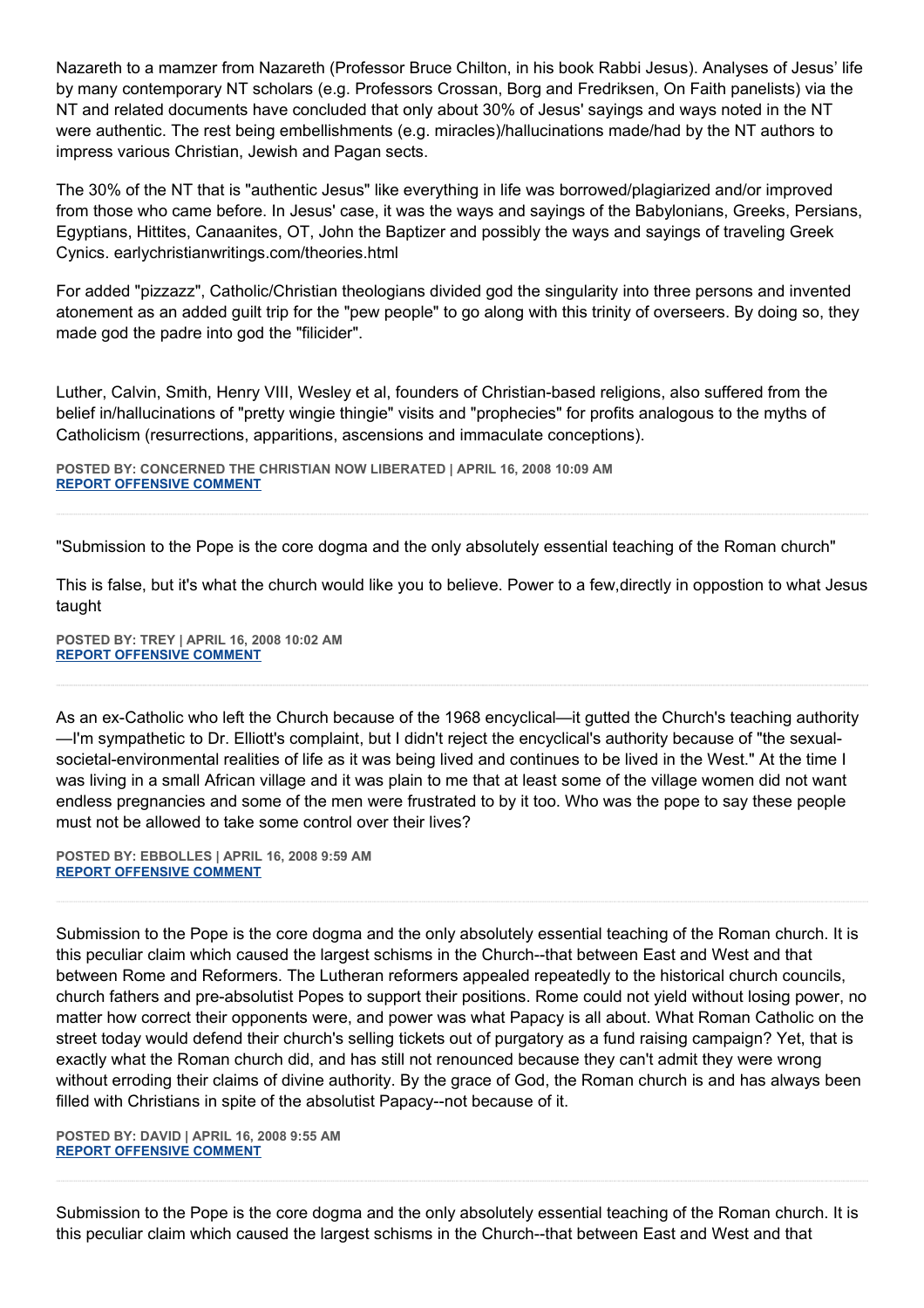between Rome and Reformers. The Lutheran reformers appealed repeatedly to the historical church councils, church fathers and pre-absolutist Popes to support their positions. Rome could not yield without losing power, no matter how correct their opponents were, and power was what Papacy is all about. What Roman Catholic on the street today would defend their church's selling tickets out of purgatory as a fund raising campaign? Yet, that is exactly what the Roman church did, and has still not renounced because they can't admit they were wrong without erroding their claims of divine authority. By the grace of God, the Roman church is and has always been filled with Christians in spite of the absolutist Papacy--not because of it.

**POSTED BY: DAVID | APRIL 16, 2008 9:52 AM [REPORT OFFENSIVE COMMENT](mailto:blogs@washingtonpost.com?subject=On%20Faith%20Panelists%20Blog%20%20%7C%20%20David%20%20%7C%20%20Benedict%20XVI:%20The%20Shows%20and%20the%20Rifts%20%20%7C%20%203162811&body=%0D%0D%0D%0D%0D================%0D?__mode=view%26_type=comment%26id=3162811%26blog_id=618)**

Should we really choose "the sexual-societal-environmental realities of life as it was being lived and continues to be lived in the West" in preference to the Gospel? Perhaps if Dr. Elliot took the trouble of actually reading Humanae Vitae he would see that Paul VI actually had a pretty good take on "the sexual-societal-environmental realities of life" and chose to speak the prophetic truth rather than be swayed by the opinions of the majority of his commission. 1 Corinthians 14:8: For if the trumpet give an uncertain sound, who shall prepare himself to the battle? We can be grateful that Benedict XVI, following the footsteps of his predecessors, sounds a clear signal.

**POSTED BY: LESZX | APRIL 16, 2008 9:37 AM [REPORT OFFENSIVE COMMENT](mailto:blogs@washingtonpost.com?subject=On%20Faith%20Panelists%20Blog%20%20%7C%20%20LeszX%20%20%7C%20%20Benedict%20XVI:%20The%20Shows%20and%20the%20Rifts%20%20%7C%20%203162705&body=%0D%0D%0D%0D%0D================%0D?__mode=view%26_type=comment%26id=3162705%26blog_id=618)**

Dave, you're full of horse feathers. Dr. Elliot is correct in his evaluation of the de facto model of the papacy's hierarchical governing organization.

The fact of the matter is that patriarchic, absolute authoritarianism of a God-given mandate bestowed by Jesus upon his followers, meshed almost perfectly with the absolute authoritarianism of the Roman Emporer. The role of the emporer was transfered, assumed, incorporated, whatever, into the role of the pope.

It doesn't matter if Dr. Elliot isn't catholic; I still am (at the moment). I find his analysis to be spot on. Sometimes you can see more clearly the big picture when you are standing outside it.

**POSTED BY: MICHAEL D. HOUST | APRIL 16, 2008 9:26 AM [REPORT OFFENSIVE COMMENT](mailto:blogs@washingtonpost.com?subject=On%20Faith%20Panelists%20Blog%20%20%7C%20%20Michael%20D.%20Houst%20%20%7C%20%20Benedict%20XVI:%20The%20Shows%20and%20the%20Rifts%20%20%7C%20%203162604&body=%0D%0D%0D%0D%0D================%0D?__mode=view%26_type=comment%26id=3162604%26blog_id=618)**

Woefully uninformed, but typical of some non-Catholics who feel they know Catholicism better than those of us who live it everyday.

**POSTED BY: KB | APRIL 16, 2008 9:17 AM [REPORT OFFENSIVE COMMENT](mailto:blogs@washingtonpost.com?subject=On%20Faith%20Panelists%20Blog%20%20%7C%20%20KB%20%20%7C%20%20Benedict%20XVI:%20The%20Shows%20and%20the%20Rifts%20%20%7C%20%203162522&body=%0D%0D%0D%0D%0D================%0D?__mode=view%26_type=comment%26id=3162522%26blog_id=618)**

Catholic and loving it. I suggest you get a life and move on to more important things.

**POSTED BY: FRANCIS | APRIL 16, 2008 9:10 AM [REPORT OFFENSIVE COMMENT](mailto:blogs@washingtonpost.com?subject=On%20Faith%20Panelists%20Blog%20%20%7C%20%20Francis%20%20%7C%20%20Benedict%20XVI:%20The%20Shows%20and%20the%20Rifts%20%20%7C%20%203162467&body=%0D%0D%0D%0D%0D================%0D?__mode=view%26_type=comment%26id=3162467%26blog_id=618)**

Amen & Amen Dr. Elliott!!! You are right on the money!

**POSTED BY: HUNTER | APRIL 16, 2008 9:09 AM [REPORT OFFENSIVE COMMENT](mailto:blogs@washingtonpost.com?subject=On%20Faith%20Panelists%20Blog%20%20%7C%20%20Hunter%20%20%7C%20%20Benedict%20XVI:%20The%20Shows%20and%20the%20Rifts%20%20%7C%20%203162456&body=%0D%0D%0D%0D%0D================%0D?__mode=view%26_type=comment%26id=3162456%26blog_id=618)**

Dr. Elliot's discussion is fatally flawed. His premise represents an elementary error.

Dr. Elliot writes: "The Roman Pope is the structural descendant of the Roman Emperor ...."